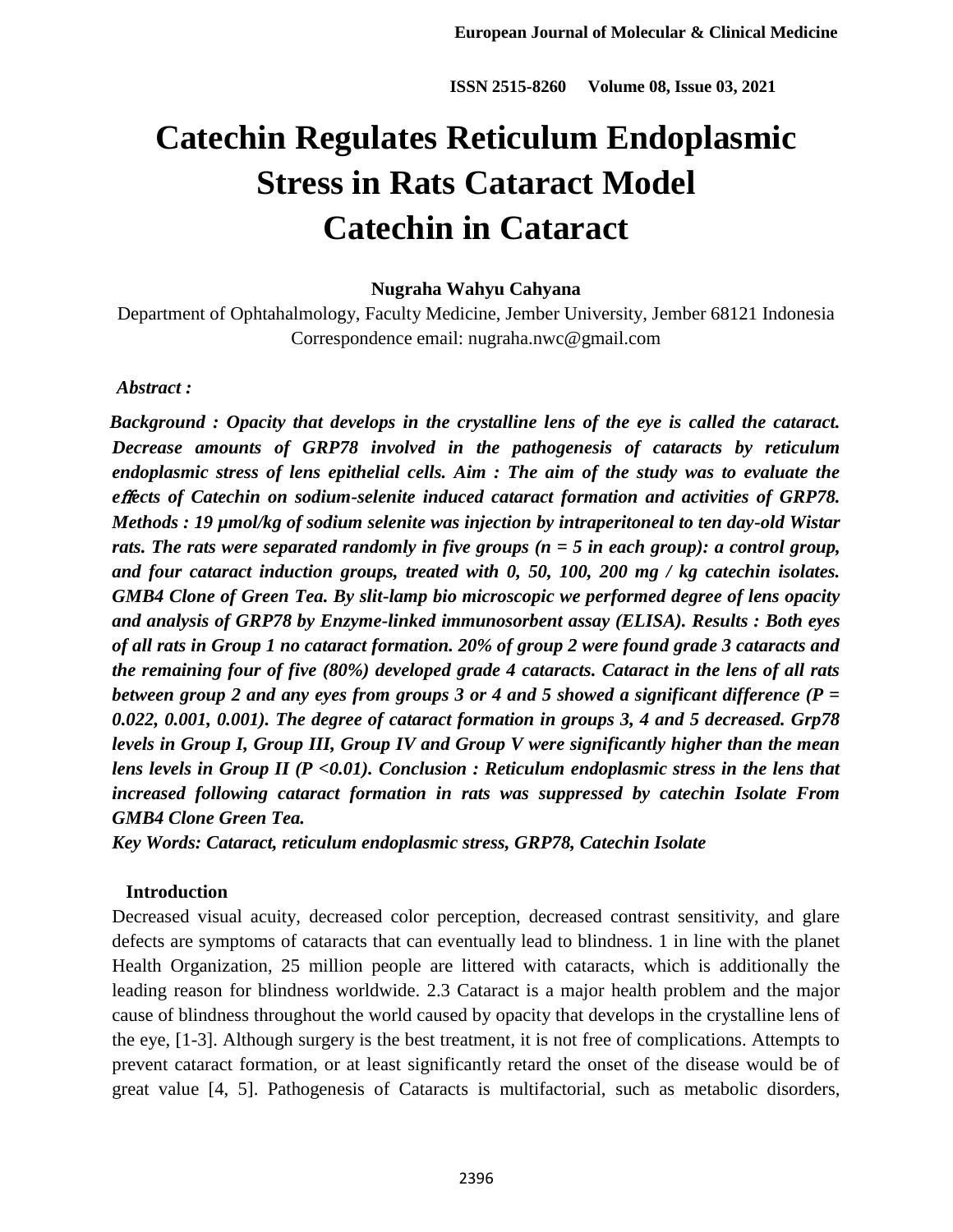malnutrition, age-related changes or other pathways. Several risk factors, such as radiation and toxic damage to the lens, oxidative damage, impaired glucose metabolism, also play an important role in the pathogenesis of cataracts.

One of the foremost common forms of cataracts is expounded to age. The accumulation of unfolded proteins within the ER lumen causes Endoplasmic reticulum (ER) stress [6, 7]. ER stress can restore homeostasis in the ER so that it has been shown to be a cell self-protection mechanism [8] [9-13] [14-17]. Glucoseregulated protein 78 (GRP78) are the key markers of ER stress. The mechanisms during ER stress: GRP78 is involved within the unfolding protein reaction and also the protection mechanism during ER stress. GRP78 is an indication of ER stress. The aim of this study is to investigate GRP78 in the Cataract model, the involvement of ER stress of lens epithelium cells, in rat cataract modelGreen tea, which contains catechins or polyphenolic flavonoid compounds as its main component, is widely consumed throughout Asia [18]. 100 grams of green tea contains 12 to 14% isolated catechins. The results of HPLC analysis showed that EGCG and ECG were the foremost components of isolated catechin clones of tea GMB-4 [19]. Catechins are a category of catechin compound group consisting of epicatechin (EC), epigallocatechin (EGC), epicatechin gallate (ECG), epigallocatechin gallate (EGCG), catechin, gallocatechin, catechin gallate, and gallocatechin gallate. EGCG is predominant catechin which has content from 48% up to 55% in total polyphenols of green tea leaves [20]. Neither in-vivo nor in-vitro research on catechins isolated from green tea GMB4 clone in relation to cataract has ever been performed. As such, this study was needed to understand the effects of catechins isolated from GMB4 clone on GRP78 in the rat cataract model.

# **Materials and Methods**

Twenty-five Wistar-albino rat pups were housed with their mother in special wirebottom cages and in standard conditions (12-hour daylight-dark cycle, ventilated, constant room temperature). It can be seen that the base of the cage is stronger, so it is more adequate to accommodate young rats. Twenty-five pups were divided into five groups (four experimental groups and one control group) so that each of them consisted of five pups. In Group 2, sodium selenite (19 nmol/g body weight) was injected subcutaneously on a postpartum Day 10. In Group 3, subcutaneous sodium selenite (19 nmol/g body weight) was injected on a postpartum Day 10 and injection of isolate catechin intraperitoneal (50 mg/kg body weight), starting one day before sodium-selenite injection (on postpartum Day 9) and was continued for 5 days (till postpartum Day 13). Group 1 is the control group that only received subcutaneous saline injection. In groups 3, 4, and 5, the procedures performed on mice were the same but with different doses of catechin isolates. Group 4 used catechin isolates 100 mg / kg of body weight and group 5 as much as 200 mg / kg of body weight.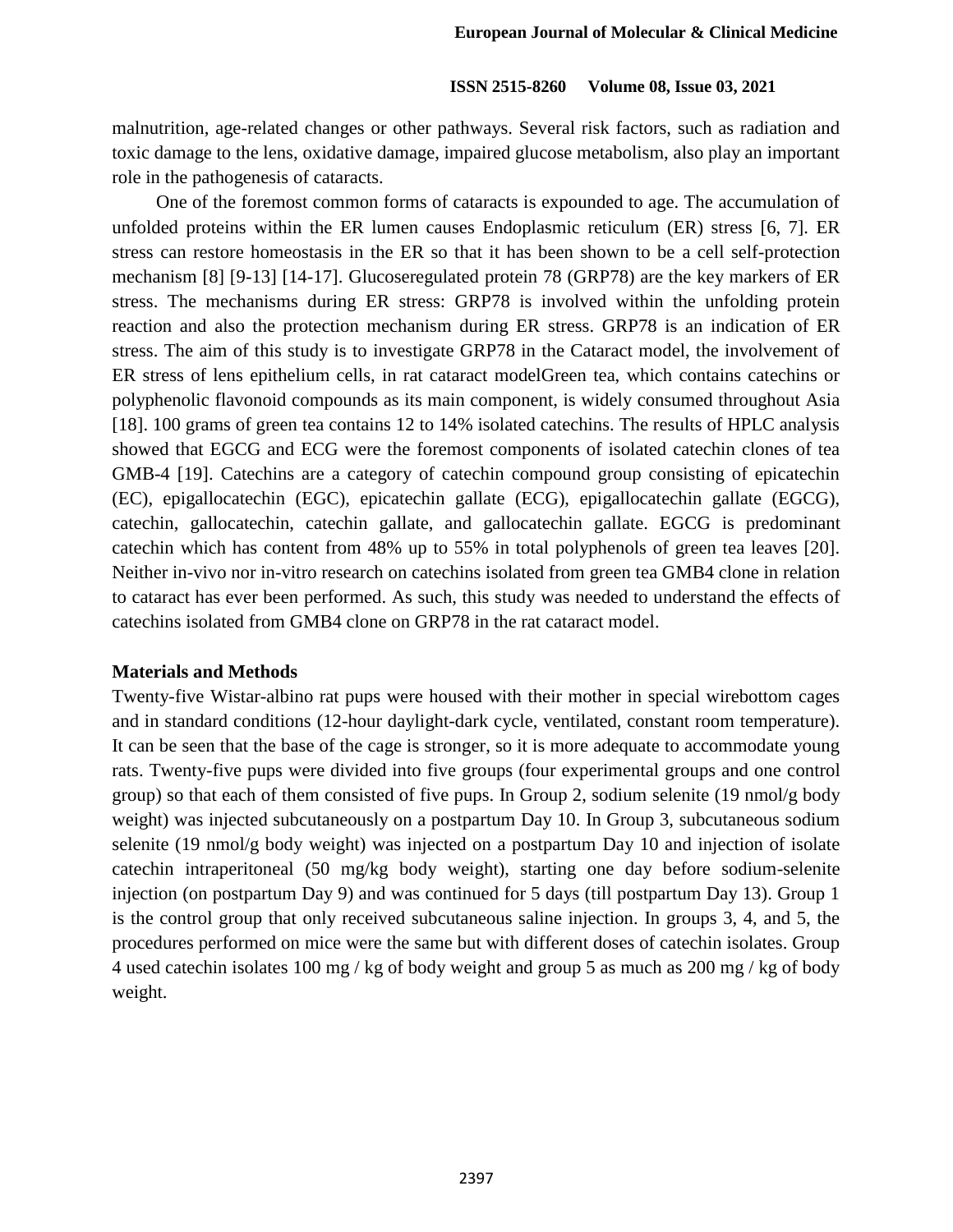|                | <b>INJECTIONS</b>              |                                                                       |
|----------------|--------------------------------|-----------------------------------------------------------------------|
| <b>GROUPS</b>  | (DAY 9, 10, 11, 12, 13)        | <b>INJECTION</b>                                                      |
| $(N=5)$        |                                | (DAY 10)                                                              |
| <b>GROUP1</b>  | Saline                         | Saline                                                                |
| <b>GROUP 2</b> | Saline                         | $Na2SeO3(19 \mu mol/kg BW)$                                           |
| <b>GROUP 3</b> | Catechin 50 mg/KgBW            | Na2SeO3(19<br>$\mu$ mol/kgBW)<br>Catechin<br>50<br>$^{+}$<br>mg/kg BW |
| <b>GROUP4</b>  | Catechin $100 \text{ mg/KgBW}$ | Na2SeO3(19<br>Catechin<br>$\mu$ mol/kgBB)<br>$+$<br>100mg/kgBW        |
| <b>GROUP 5</b> | Catechin 200 mg/KgBW           | Catechin<br>Na2SeO3(19<br>$\mu$ mol/kgBB)<br>$^{+}$<br>200mg/kgBW     |

#### **Table 1: Treatment groups studied**

On a postpartum day 17, all rats were anesthetized with intraperitoneal ketamine injection (80 mg/kg BW) and xylazine (15 mg/kg BW). The rat pups were taken out and the pupils were dilated with tropicamide 0.5% every 30min for two hours. All lenses were evaluated and were morphologically staged for cataract development and grading was performed by slit-lamp biomicroscopy on a scale of 0 to 4 as follows in Table 2 [26]:

| <b>GRADE</b>   |                                                                    |
|----------------|--------------------------------------------------------------------|
| <b>GRADE 0</b> | Normal transparent lens                                            |
| <b>GRADE 1</b> | The lens with a subcapsular opacity                                |
| <b>GRADE 2</b> | Was a nuclear cataract                                             |
| <b>GRADE 3</b> | Was a strong nuclear cataract with opacity in the perinuclear area |
| <b>GRADE 4</b> | Was a mature dense opacity involving the entire lens               |

**Table 2: Grade of Lenticular Opacification**

The camera mounted on the slitlamp was used for a photo with a 25x magnification lens (Topcon, Tokyo, Japan) (Figure 1). The lens is then removed immediately after euthanasia and the eye is enucleated. Frozen lens samples were weighed and homogenized in ice-cold phosphate-buffered isosmotic solution (0.01 mol/L and pH 7.4). The Bullet Blend Tissue Homogenizer is used for the distribution of the homogenization procedure (Next Advanced Inc, Averill Park, NY, USA), in line with the manufacturer's instructions at 4 ℃. The supernatant was obtained after the homogenate was centrifuged at 10,000 g for 30 minutes at 4 ℃.

Supernatants were used for the measurement of the degree of GRP78 and Tunel assay employing a GRP78 and Tunel assay kit (ImmuchromGmbH, Hessen, Germangradey). Data are presented as mean  $\pm$  variance and differences between groups were analyzed using one-way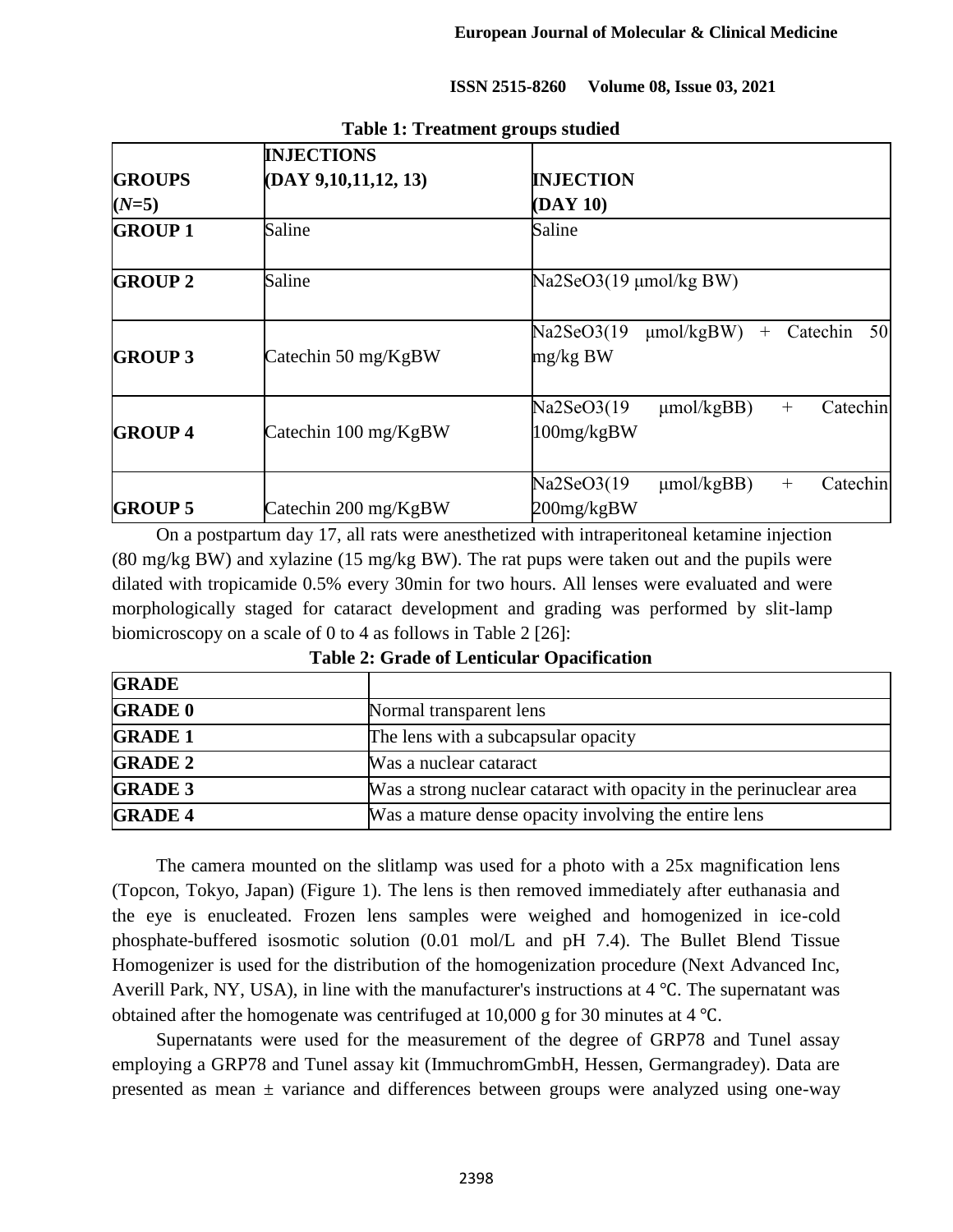ANOVA with SPSS 17.0 Statistical Package. The postdoc test was employed in the ANOVA was significant. P< 0.01 was considered statistically significant. Brawijaya University Institutional / Ethical Assessment Agency has approved this research [ref: 1114-KEP-UB, April 24, 2019]. Guidelines and regulations are used as a reference for all methods.

# **Result**



Figure 1: The slit-lamp pictures of representative lenticular opacities

(A) clear lens (grade 0) up to speed cluster, (B) grade IV in cluster of solely sodiumselenite, (C) grade III in sodium-selenite with isolate catechin fifty mg/kg weight cluster, (D) grade II in sodium-selenite with isolate catechin a hundred mg/kg weight,  $(E)$  grade I in sodiumselenite with isolate catechin two hundred mg/kg weight cluster. The comparison of the proper eye and left eye with paired samples correlations technique weren't vital ( $p= 0.749$ ) and paired samples check  $(p=1,00)$ .

Lenses in each eyes of all management rats remained clear (Group 1) shot of Na2SeO3 (19 μmol/kg) on postnatal day ten was comfortable to induce cataract formation, that was visible by the time the rat pups opened their eyes. scrutiny of the rat pups' eyes with a slit lamp magnifier confirmed that every animals injected solely with Na2SeO3 developed cataracts: one out of five (20%) developed grade three cataracts (Fig. 1C) and conjointly the remaining four out of five (80%) developed grade four cataracts (Fig. 1B). When compared, Na2SeO3 with Catechin five0mg/kg injections showed that the severity of cataract formation decreased; 2 rats out of 5 (40%) developed grade three cataracts (Fig. 1C), 2 rats out of five (40%) developed grade a pair of cataracts (Fig. oneD) and one out of five (20%) developed grade 1 cataract (Fig. 1E) whereas grade four cataract (Fig. 1B) wasn't based. Na2SeO3 with Catechin 100mg/kg injections ablated the severity of cataract formation; one rat out of five (20%) developed grade three cataracts, one rat out of five (20%) developed grade a pair of cataracts whereas 3 out of five (60%) did not develop any cataracts (grade 0). Na2SeO3 with Catechin 200mg/kg injections ablated the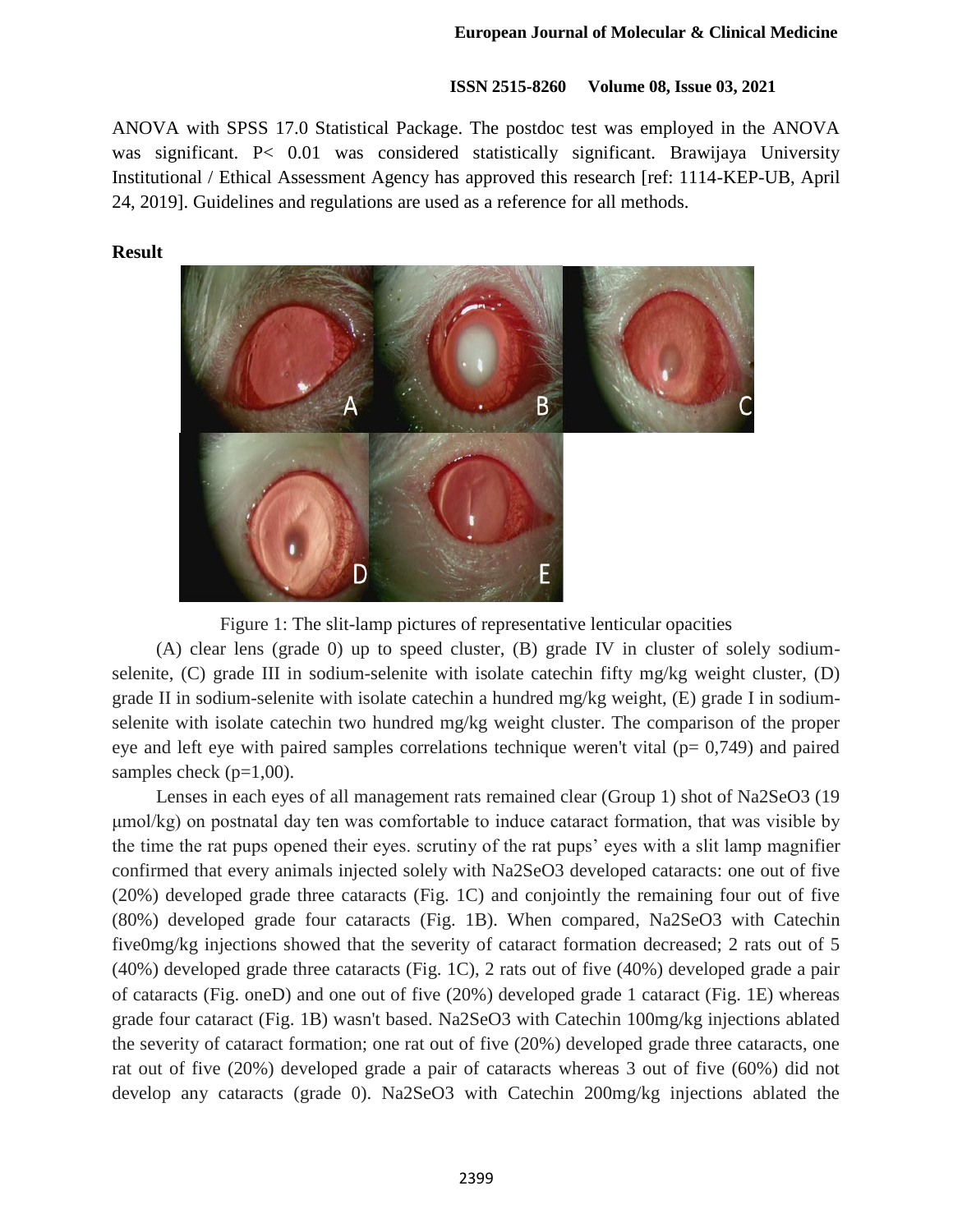severity of cataract formation; just one rat out of five (20%) developed grade 1 whereas four out of five (80%) did not develop cataract (grade 0). These results indicated that Catechin particularly two hundred mg/kg pellet indefinite quantity, was flourishing in preventing cataract formation. The grading of the lens in all of the teams is tabulated in Table three, and thus the slitlamp photos of representative biconvex opacities discovered for each cluster square measure shown in Fig. 1. No cyanogenic cyanogenic to the membrane or mucosa of the eye. This distinction was statistically vital. The comparison between cluster a pair of with cluster one, 4, and five were vital ( $p=$  zero.000, 0.000, 0.000) whereas cluster three wasn't vital ( $p=$  0,022). The comparison between cluster three with cluster one and five were vital  $(p=0.001, 0.003)$  whereas cluster a pair of and four weren't vital ( $p=$  zero.022, 0.253).

The mean GRP78 levels lenses (13,  $33 \pm 2,875$ ) of Group II rats were significantly (P <0,001) higher than the levels in Group I lens I (4,833  $\pm$  2,639), Group III (10,833  $\pm$  2,926), Group IV (9,667  $\pm$  1,751), and Group V (6,333  $\pm$  1,329) (Figure 3). A significant difference was also observed in GRP78 level in the lens (P<0,001) between group III and group I. GRP78 level in the lens decreased and the level of lens opacity increased in group II. Furthermore, GRP78 level decreased gradually and the opacity level decreased in accordance with the administration of catechin doses (groups III, IV, and V).



**Figure 2: Effect of catechin on GRP78 in the lens-induced by cataracts. (A) control group, (B) cataract-induction group, (C) cataract-induction and 200 mg/kg BW catechin group. The sections were stained for GRP78 immunoreactivity (Brown)**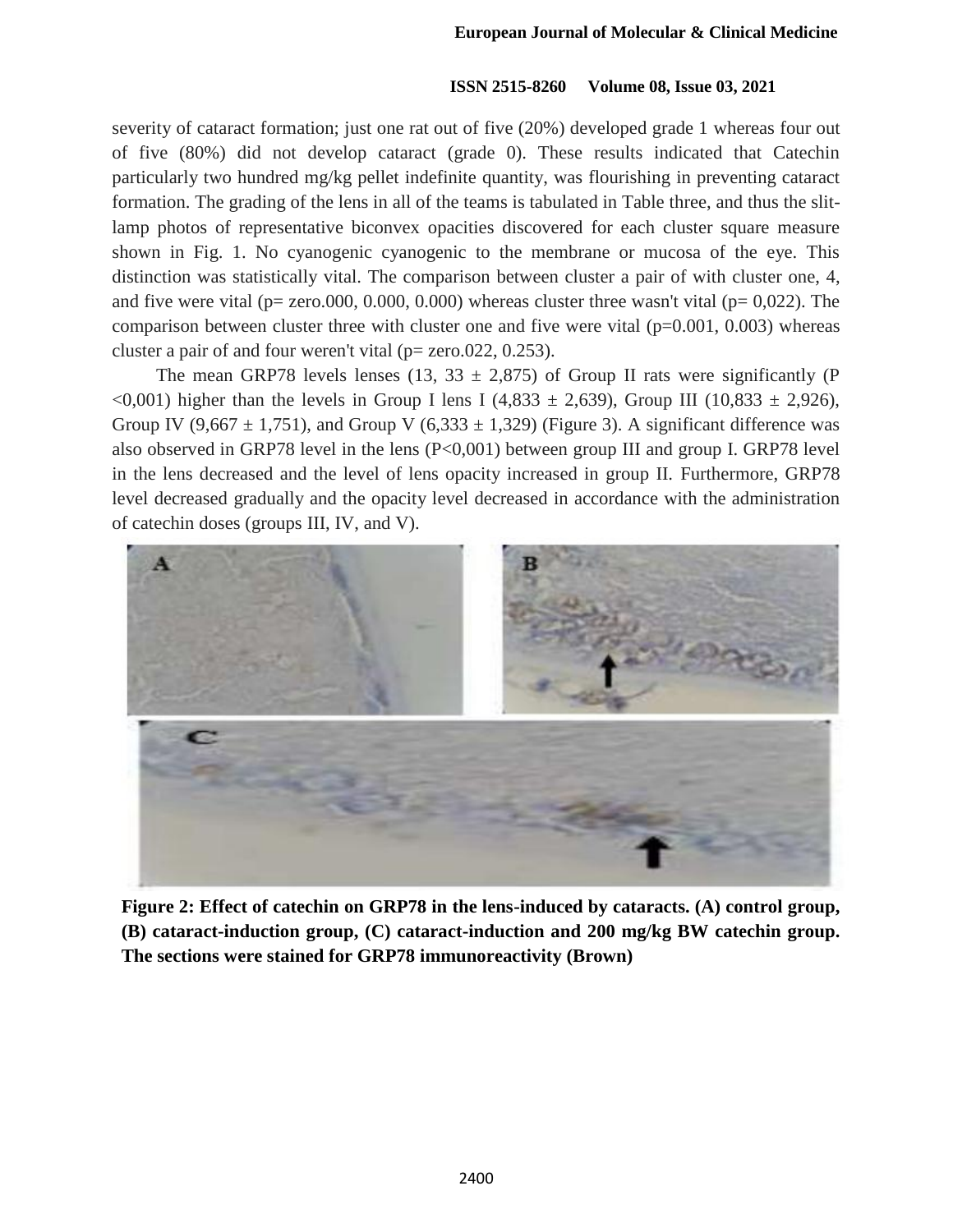

**Figure 3: GRP78 in Each Treatment Group. The mean of GRP78 ± SD. \*P<0, 01 vs Group 1, #P<0, 01 vs. Group 2**

GRP78 in the lenses from the Na2SeO3 group were found to be significantly  $(p \le 0.001)$ higher than those in the control group and the catechin group. Treatment with catechins in the catechin + Na2SO3 group (Figure 3) significantly  $(p<0,001)$  decreased GRP78.

#### **Discussion**

Cataract formation is one among the foremost common causes of irreversible visual loss related to aging, thus much interest is being laid on recognition of a drug that may help to stop or treat cataractogenesis. the current investigations were undertaken to work out the efficacy of isolated catechin from tea GMB 4 to forestall the progression of cataract on in vivo animal models. Cataract could be a protein deterioration disorder characterized by irreversible modification and accumulation of lens proteins. Once cataract is made it can't be reverted back; thus the study is specializing in the prevention of lens opacity and it lacks a positive control. Selenite-induced cataract model (a single injection of sodium selenite at a dose of 19 μmol/kgBB is that the universally accepted animal model for studying oxidative stress induced experimental cataract because it shows most the events associated in human age-related cataract like membrane damage, calcium accumulation, endoplasmic reticulum stress, and proteolysis of lens proteins [22]. it's essential to test whether the anti cataractogenic potential of Catechin is by prevention of endoplasmic reticulum stress.

We found that GRP78, a stress protein on ER and a vital marker for the protection mechanism of ER stress, was elevated after Cataract. Stresses like oxygen deficiency, low glucose, and low Ca2+ can lead to disruption of protein metabolism in cells; then accumulation of unfolded protein response (UPR) elevates GRP78 expression to keep the ER homoeostasis improving protein synthesis and transport [27, 28]. Recent studies revealed that UPR had a big role in neuronal degenerative disorders, like Alzheimer's disease, but few reported the role of UPR in cataracts. The existence of protective mechanism against apoptosis during ER stress after Cataract provides us a window of opportunity for recovery of visual function before the occurrence of irreversible widespread damage. How to promote the protection mechanism of ER stress and attenuate injury mechanism after cataract is a potential interest of study in the future.